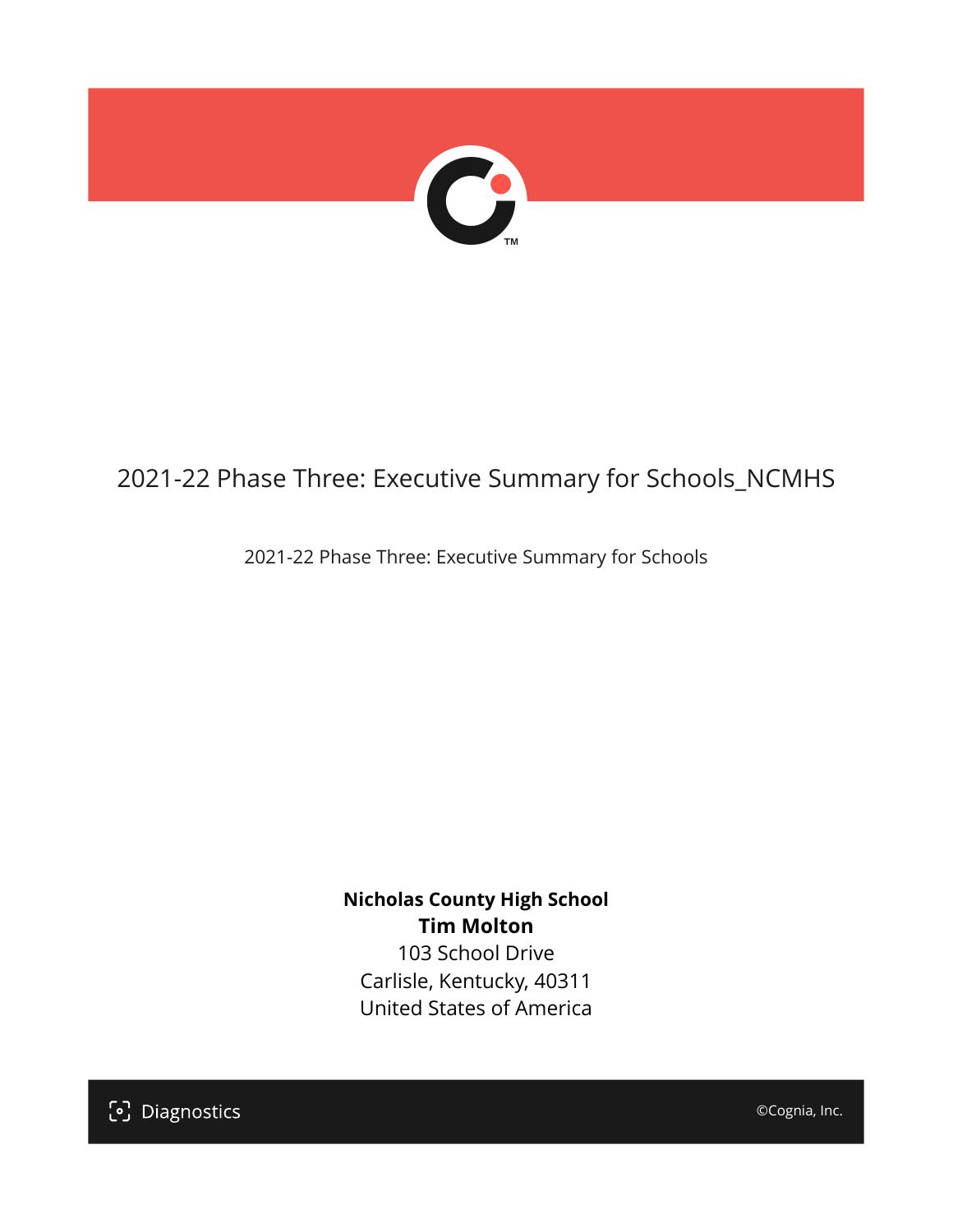2021-22 Phase Three: Executive Summary for Schools - 2021-22 Phase Three: Executive Summary for Schools\_NCMHS - Generated on 01/21/2022

Nicholas County High School

#### **Table of Contents**

[2021-22 Phase Three: Executive Summary for Schools](#page-2-0)

[3](#page-2-0)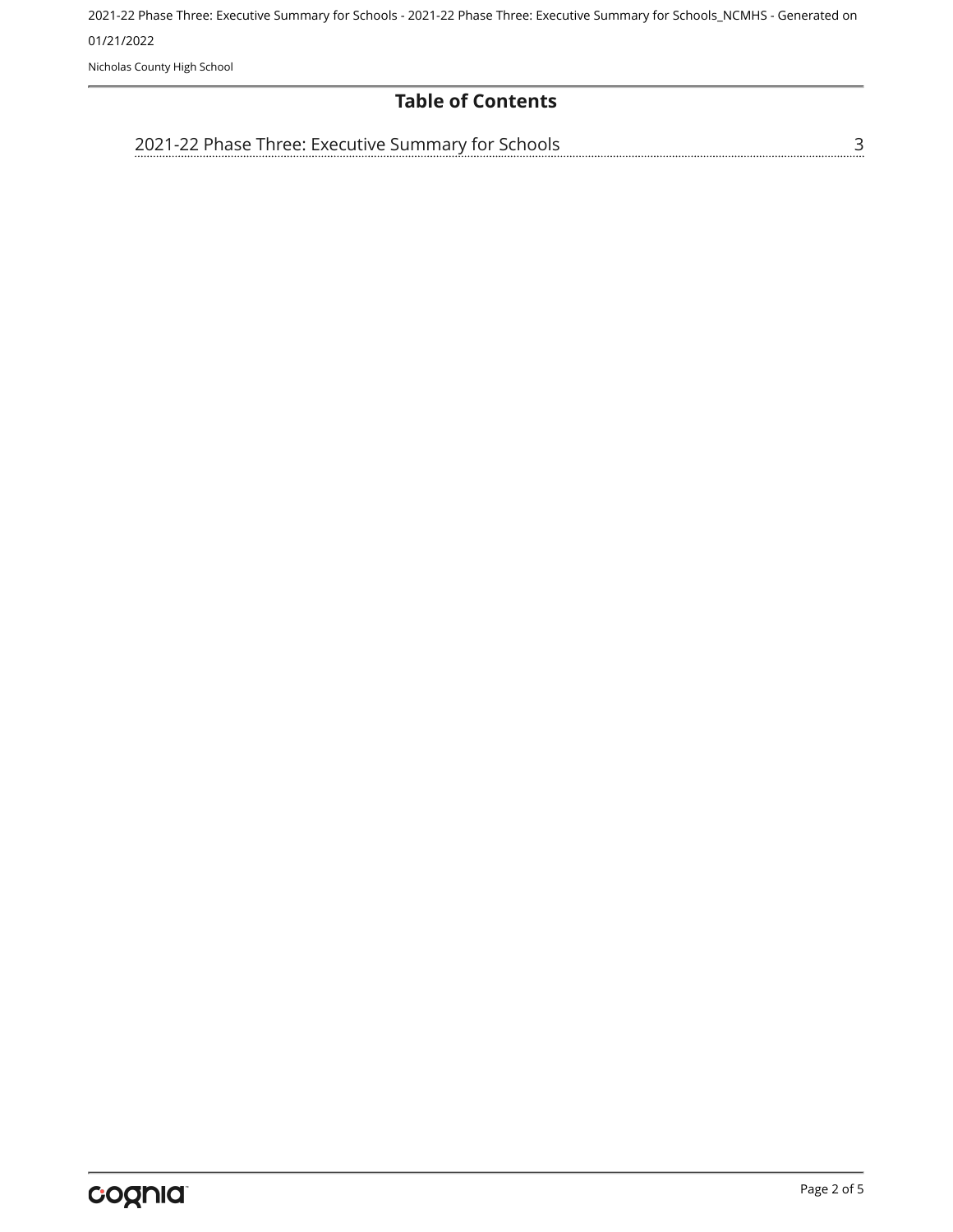2021-22 Phase Three: Executive Summary for Schools - 2021-22 Phase Three: Executive Summary for Schools\_NCMHS - Generated on 01/21/2022 Nicholas County High School

### <span id="page-2-0"></span>**2021-22 Phase Three: Executive Summary for Schools**

Description of the School

Describe the school's size, community/communities, location, and changes it has experienced in the last three years. Include demographic information about the students, staff, and community at large. What unique features and challenges are associated with the community/communities the school serves?

Nicholas County Middle and High School (NCMHS) is a 7 - 12 school located in Carlisle, the county seat of Nicholas County. NCMHS started the 2019-2020 school year with 462 students, 3 administrators (principal, assistant principal and guidance counselor), 26 full-time teachers, .20 media specialist (in our building one day per week) and three instructional classified staff. The school's major areas of focus this year as well as the past 4 years are improving student academic achievement and college and career readiness. Our student population is 93% Caucasian, .09% African American, 4.2% Hispanic, .006% Asian, and 1.3% self-identified as 2 or more races. These percentages have not significantly changed over the past 4 years. The only feeder school to NCMHS is Nicholas County Elementary, whose student population mirrors the racial and ethnic backgrounds of our students. Therefore, it is safe to assume there will be little change in NCMHS demographics in the near future. The school staff is 100% Caucasian with 77% female and 23% male teachers. The average number of years of experience is approximately 13.9 years. In respect to the academic credentials of teachers, 12% have a Bachelor's degree, 64% have a Master's degree, 16% have a Rank I, and 8% have a Specialist degree. Nicholas County is a rural county on the edge of central Kentucky with limited economic opportunities. Approximately 67% of our students qualify for free or reduced lunch which is indicative of the economic challenges facing our community, our schools, our teachers and our students.

#### School's Purpose

Provide the school's purpose statement and ancillary content such as mission, vision, values, and/ or beliefs. Describe how the school embodies its purpose through its program offerings and expectations for students.

The mission of Nicholas County Middle and High School is to prepare all students with the self-discipline and academic proficiency necessary to be contributing citizens in an ever-changing society. This mission/purpose statement serves as the lens through which all student and staff expectations, academic offerings, and extra-curricular opportunities are derived/developed, implemented and evaluated.

Notable Achievements and Areas of Improvement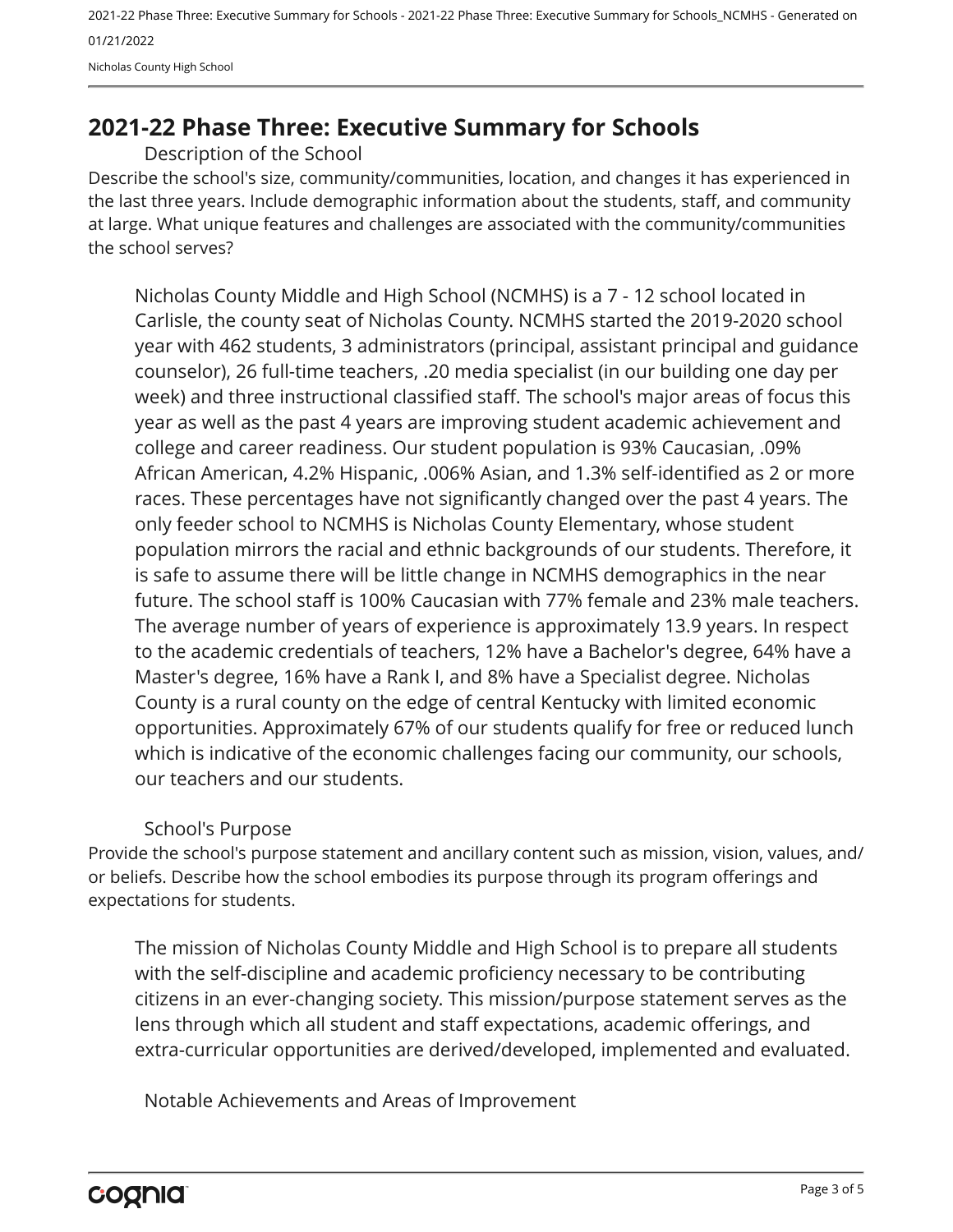2021-22 Phase Three: Executive Summary for Schools - 2021-22 Phase Three: Executive Summary for Schools\_NCMHS - Generated on 01/21/2022

Nicholas County High School

Describe the school's notable achievements and areas of improvement in the last three years. Additionally, describe areas for improvement that the school is striving to achieve in the next three years.

With our focus on math in the previous years, our middle school proficiency level increased to 48.1%, this was above the state average at 46.4%. Middle school proficiency also increased within the students with disabilities subgroup from the 2017-2018 school year to the 2018-2019 year. Within the high school our transition readiness and graduation rates remain in the high ninety percent range, both above the state average

#### Additional Information

**CSI/TSI Schools (including ATSI) Only:** Describe the procedures used to create the school's improvement plan and briefly state the specific efforts to address the causes of low student performance and resource inequities.

N/A

Additional Information

Provide any additional information you would like to share with the public and community that were not prompted in the previous sections.

N/A